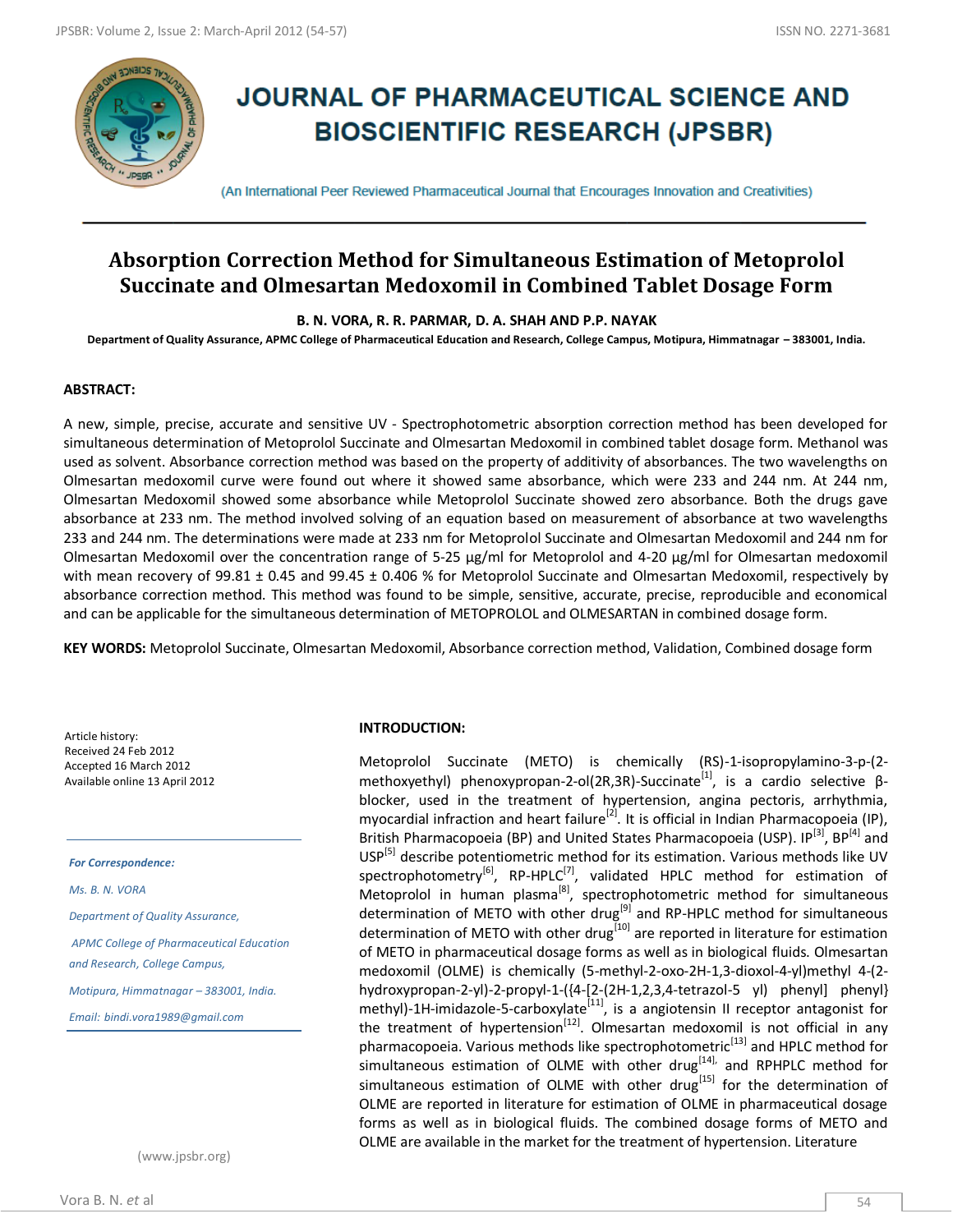survey reveals the simple spectroscopic method [16] for determination of METO and OLME in combined dosage form based on simultaneous equation method using methanol as a solvent. The present manuscript describes alternative simple, sensitive, accurate, precise, reproducible, and economical absorbance correction method for simultaneous estimation of METO and OLME in combined dosage form.

#### **MATERIALS AND METHODS**

## **Apparatus:**

A shimadzu model 1700 (Japan) double beam UV/Visible spectrophotometer with spectral width of 2 nm, wavelength accuracy of 0.5 nm and a pair of 10 mm matched quartz cell was used to measure absorbance of all the solutions. A Reptech electronic weighing analytical balance based on EMFC technology and a Toshcon ultrasonic bath (Toshniwal process instrument pvt ltd.) was used in the study.

#### **Reagents and Materials:**

METO and OLME bulk powder was kindly gifted by Alpha laboratories, Baroda, Gujarat, India. The commercial fixed dose combination Olmax M 25 was procured from the local market. All other chemicals used were of analytical grade. Methanol (AR grade) was purchased from Finar Chemicals Ltd, Ahmedabad India. Caliberated glasswares were employed throughout the work.

#### **Methodology**

Absorbance spectrum of pure OLME was scanned in the spectrum basic mode. Using the cursor function, the absorbance corresponding to 244 nm (wavelength  $\lambda$ 1, the wavelength of minimum absorbance for OLME) was noted from spectrum. Then the cursor function was moved along with peak curve until the absorbance equal to that of absorbance at 244 nm was found. The wavelength obtain corresponding to this absorbance value was 233 nm (λ2). The absorbance of various dilutions of OLME in methanol was measured at 244 nm. Absorbance spectrum of pure METO was also scanned in the spectrum basic mode. METO showed some absorbance value at 233 nm  $(λ2)$  while it does not show any absorbance value at 244 nm. The absorbance value at 244 nm is due to OLME only in the combined mixture of both drugs. Wavelength λ1 (244 nm) was selected for the measurement of OLME.

# **Preparation of standard stock solutions**

An accurately weighed quantity of METO (50 mg) and OLME (40 mg) were transferred to a 50 ml volumetric flask and dissolved and diluted to the mark with methanol to obtain a standard solution having concentration of METO (1000 μg/ml) and OLME (800 μg/ml). Accurately measured 10 ml of the above solution was transferred to 100ml of volumetric flask and diluted to the mark with methanol to obtain a solution having concentration 100 μg/ml of METO and 80 μg/ml of OLME.

#### **Preparation of sample solution**

Ten Tablets were weighed and powdered. The powder equivalent to 25 mg of METO and 20 mg of OLME was transferred to a 50 ml volumetric flask. Methanol was added to it and sonicated for 20 min. The solution was filtered through Whatman filter paper No. 41 and the volume was adjusted up to the mark with methanol. The above solution was suitably diluted with methanol to get a final concentration of 10 μg/ml of METO and 8 μg/ml of OLME.

# **Method Validation**

The proposed method was validated according to the International Conference on Harmonization (ICH) guidelines [17] .

## **Linearity (Calibration curve)**

Calibration curves were plotted over a concentration range of 5-25 µg/ml for METO and 4-20 µg/ml for OLME. Accurately measured mixed standard working solutions of METO and OLME (2.5, 5.0, 7.5, 10.0 and 12.5ml) were transferred to a series of 50 ml of volumetric flasks and diluted to the mark with methanol and absorbances were measured at 244 nm and 233 nm for both the drugs. The calibration curves were constructed by plotting absorbance at 244 nm versus concentrations for OLME and absorbance difference ( $A_{233}$  – A244) concentration for METO.

# **Accuracy (% Recovery)**

The accuracy of the methods was determined by calculating recoveries of METO and OLME by the standard addition method. Known amounts of standard solutions of METO (8, 10, 12  $\mu$ g/ml for METO) and OLME (6.4, 8, 9.6  $\mu$ g/ml for OLME) were added to prequantified sample solutions of tablet dosage form. The amounts of METO and OLME were estimated by applying obtained values ( $n = 6$ ) to the regression equation of the calibration curve.

# **Method Precision (% Repeatability)**

The precision of the instruments was checked by repeatedly injecting ( $n = 6$ ) standard solutions METO and OLME (10 and 8) µg/ml respectively) without changing the parameter for the absorbance correction method.

# **Intermediate Precision (Reproducibility)**

The intraday and interday precisions of the proposed methods were determined by estimating the corresponding responses 3 times on the same day and on 3 different days over a period of one week for 3 different concentration of standard solutions of METO (5, 10, 15, 20 and 25 µg/ml) and OLME (4, 8, 12, 16, 20 µg/ml) . The results were reported in terms of relative standard deviation (% RSD).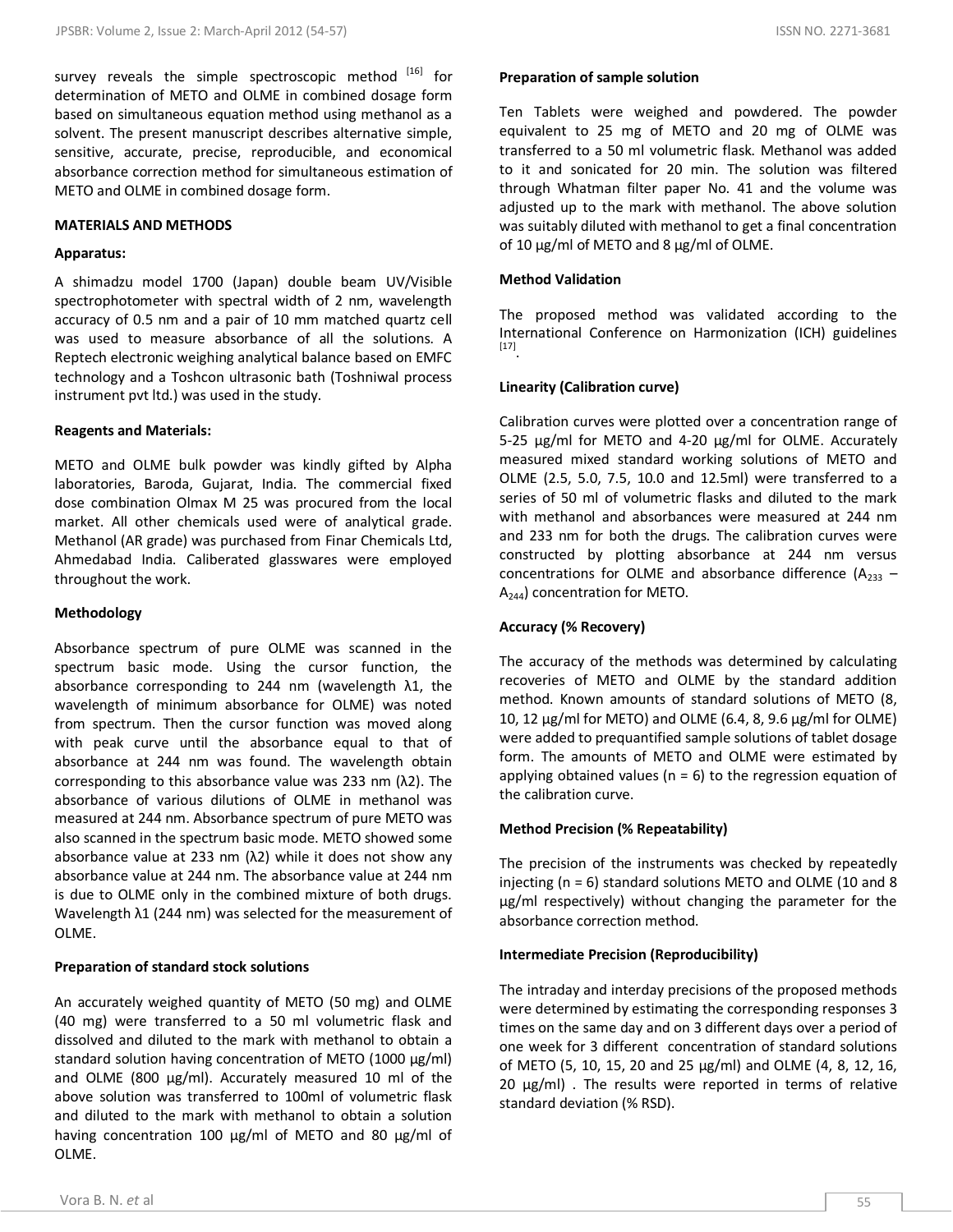#### **Limit of detection and Limit of quantification:**

The limit of detection (LOD) and the limit of quantification (LOQ) of the drug were derived by calculating the signal-tonoise ratio (S/N) using the following equations designated by International Conference on Harmonization (ICH) guidelines.

LOD = 3.3 × σ/S LOQ =  $10 \times σ/S$ 

Where,  $\sigma$  = the standard deviation of the response and S = slope of the calibration curve.

#### **Analysis METO and OLME in combined dosage forms**

Pharmaceutical formulation of METO and OLME was purchased from local pharmacy. The responses of formulations were measured at 244 nm and 233 nm for OLME and METO, respectively by absorbance correction method as described above. The amounts of METO and OLME present in sample solution were determined by fitting the responses into the regression equation for METO and OLME in the method.

#### **RESULTS AND DISCUSSION**

# **Absorbance correction method** [18]

The utility of dual wavelength data processing program is its ability to calculate unknown concentration of component of interest in a mixture containing an interfering component. For elimination of the effects of an interfering component, two specific wavelengths are chosen.

1. First wavelength  $\lambda_1$  at which minimum absorbance of OLME was observed and there was no interference of METO at this wavelength (244 nm).

2. Second wavelength  $\lambda_2$  was the wavelengths at which the absorbance of OLME was same as at  $\lambda_1$  and also METO gives some absorbance at this wavelength (233.0 nm). In this proposed method the absorbance of METO alone in a mixture of METO and OLME was determined using dual wavelength data processing program. To remove the interference of OLME to the absorbance at 233.0 nm  $(\lambda_2)$ , the wavelength of minimum absorbance for OLME, another wavelength 244 nm  $(\lambda_1)$  was found out at which the absorbance of METO was zero. This was confirmed by measuring the absorbance of various dilution of OLME in methanol at 233.0 nm and 244 nm. The absorbance at these two wavelengths was found to be equal. These two selected wavelengths were employed to determine the concentration of METO from the mixture of METO and OLME (Figure 1). The difference in absorbance at these two wavelengths ( $A_{233.0} - A_{244}$ ) cancels out the contribution of absorbance of OLME in mixture.

#### **Validation data of the proposed methods**

**Linearity** *-* Linear correlation was obtained between absorbance and concentration of METO and OLME in the range of 5-25 & 4-20 µg/ml respectively. The linearity of the calibration curves was validated by the high value of



# **Figure 1**: Overlay of Metoprolol Succinate and Olmesartan Medoxomil

**Table. 1** Regression analysis data and summary of validation parameters for the proposed absorbance correction method

| <b>Parameters</b>                         | <b>Absorbance Correction Method</b> |                  |
|-------------------------------------------|-------------------------------------|------------------|
|                                           | <b>METO</b>                         | <b>OLME</b>      |
| Concentration range $(\mu g/ml)$          | $5 - 25$                            | $4 - 20$         |
| Slope                                     | 0.0082                              | 0.0354           |
| Intercept                                 | 0.0076                              | 0.0215           |
| Correlation Coefficient (r <sup>2</sup> ) | 0.9997                              | 0.9993           |
| $LOD$ ( $\mu$ g/ml)                       | 0.79                                | 0.21             |
| $LOQ$ ( $\mu$ g/ml)                       | 2.38                                | 0.64             |
| Accuracy ( $\ast$ recovery, $n = 6$ )     | $99.81 \pm 0.45$                    | $99.45 \pm 0.40$ |
| Repeatability (%RSD, $n = 6$ )            | 1.11                                | 0.58             |
| Precision (% RSD)                         |                                     |                  |
| Interday ( $n = 6$ )                      | $0.68 - 2.61$                       | $0.27 - 1.57$    |
| Intraday ( $n = 6$ )                      | $0.28 - 2.08$                       | $0.14 - 1.23$    |

correlation coefficients of regression (Table 1).

**Accuracy** *-* The recovery experiments were carried out by the standard addition method. The mean recovery obtained was 99.81 ± 0.45 and 99.45 ± 0.40 % for METO and OLME, respectively (Table 1). The high values indicate that the method is accurate.

**Method precision** *-* The % RSD values for METO and OLME were found to be 1.11 and 0.58 (Table 1). The low values of RSD indicate the proposed method is repeatable.

**Intermediate precision** *-* The low RSD values of interday (0.68 - 2.61 % and 0.27 - 1.57 %) and intraday (0.28 - 2.08 % and 0.14 - 1.23 %) variations for METO and OLME, respectively reveal that the proposed method is precise (Table 1).

**LOD and LOQ** *-* LOD for METO and OLME were found to be 0.79 µg/ml and 0.21 µg/ml, respectively. LOQ for METO and OLME were found to be 2.38 µg/ml and 0.64 µg/ml, respectively (Table 1). These data show that the method is sensitive for the determination of METO and OLME.

#### **Assay of the pharmaceutical formulation**

The proposed validated methods were successfully applied to determine METO and OLME in their combined dosage form.